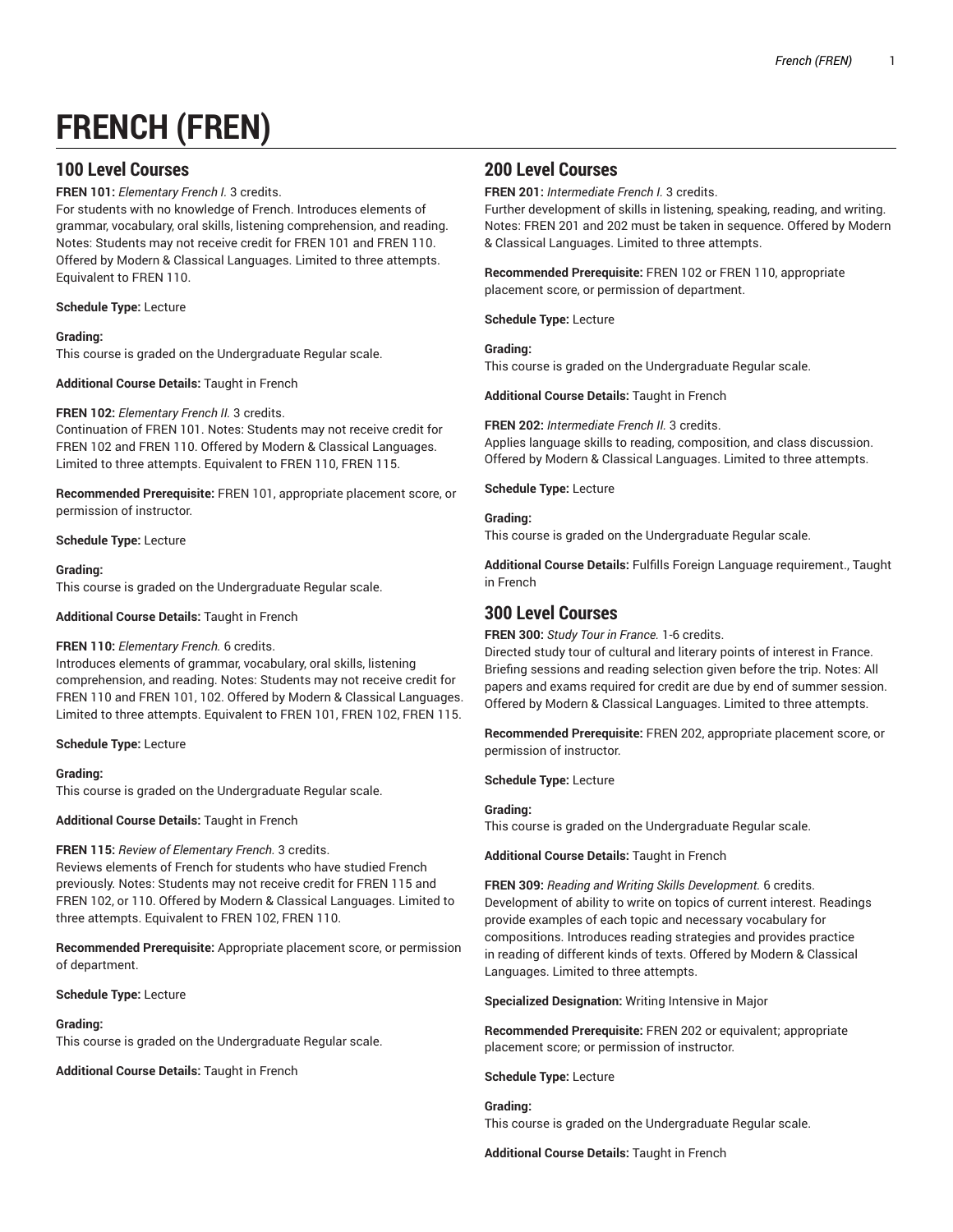## **FREN 310:** *Oral Proficiency in French.* 3 credits.

Develops conversational proficiency in French with attention to various specific communicative strategies and functions. Practice in pronunciation and diction based on systematic study of sound system of French. Offered by Modern & Classical Languages. Limited to three attempts.

**Recommended Prerequisite:** FREN 202, appropriate placement score, or permission of instructor.

**Schedule Type:** Lecture

#### **Grading:**

This course is graded on the Undergraduate Regular scale.

**Additional Course Details:** Taught in French

#### **FREN 320:** *Contemporary Tour de France.* 3 credits.

Examines contemporary social, political, economic, cultural trends in France. Covers domestic and international topics such as debates around French identity, migration and civil rights, political parties, the media, family life, work-related issues, participation in international organizations and involvement with former colonies and overseas regions. Offered by Modern & Classical Languages. Limited to three attempts.

**Recommended Prerequisite:** FREN 309 or permission of the instructor.

**Schedule Type:** Lecture

#### **Grading:**

This course is graded on the Undergraduate Regular scale.

**Additional Course Details:** Taught in French

#### **FREN 325:** *Major French Writers (Topic Varies).* 3 credits.

Studies works of major French writers. Writers to be studied vary. Notes: May be repeated for credit with permission of department. Offered by Modern & Classical Languages. Limited to three attempts.

## **Mason Core:** Literature

**Recommended Prerequisite:** ENGL 101/ENGH 101 or equivalent or permission of instructor.

#### **Schedule Type:** Lecture

#### **Grading:**

This course is graded on the Undergraduate Regular scale.

**FREN 329:** *Problems of Western Civilization in French Literature.* 3 credits. Basic philosophical, moral, social, and political dilemmas reflected in literature of major French writers. Notes: May be repeated for credit with permission of department. Offered by Modern & Classical Languages. Limited to three attempts.

**Mason Core:** Literature

**Recommended Prerequisite:** ENGL 101/ENGH 101 or equivalent or permission of instructor.

#### **Schedule Type:** Lecture

#### **Grading:**

This course is graded on the Undergraduate Regular scale.

#### **FREN 340:** *Francophone Identities.* 3 credits.

Provides opportunity to learn about richness, variety, and complexity of francophone world through study of literature, culture, social life, and identities of various francophone regions including Caribbean, Africa, Quebec, and Indochina. Offered by Modern & Classical Languages. Limited to three attempts.

**Recommended Prerequisite:** FREN 309, appropriate placement score, or permission of instructor.

**Schedule Type:** Lecture

**Grading:** This course is graded on the Undergraduate Regular scale.

**Additional Course Details:** Taught in French

**FREN 357:** *Introduction to Translation.* 3 credits.

French to English, English to French translations, of texts from current periodicals and newspapers in various fields. Notes: Recommended for students who wish to improve language skills. Offered by Modern & Classical Languages. Limited to three attempts.

**Recommended Prerequisite:** FREN 202, appropriate placement score, or permission of instructor.

**Schedule Type:** Lecture

#### **Grading:**

This course is graded on the Undergraduate Regular scale.

**Additional Course Details:** Taught in French

#### **FREN 370:** *French Civilization, Culture, and Literature: Ancient Gaul to 1789.* 3 credits.

Examines history, civilization (daily life, politics, science, philosophy, religion), culture (architecture, art, music, dance), and literature of France from Ancient Gaul to the eve of the French Revolution. Studies development of French nation and its people through written texts, visual arts, and music. Offered by Modern & Classical Languages. Limited to three attempts. Equivalent to FREN 380.

**Recommended Prerequisite:** FREN 309 or permission of the instructor.

**Schedule Type:** Lecture

#### **Grading:**

This course is graded on the Undergraduate Regular scale.

**Additional Course Details:** Taught in French

## **FREN 371:** *French Civilization, Culture, and Literature: 1789 to the Present.* 3 credits.

Examines history, civilization (daily life, politics, science, philosophy, religion), culture (architecture, art, music, dance), and literature of France from French Revolution of 1789 to present. Studies development of French nation and its people through written texts, visual arts, and music. Offered by Modern & Classical Languages. Limited to three attempts. Equivalent to FREN 380.

**Recommended Prerequisite:** FREN 309 or permission of the instructor.

**Schedule Type:** Lecture

## **Grading:**

This course is graded on the Undergraduate Regular scale.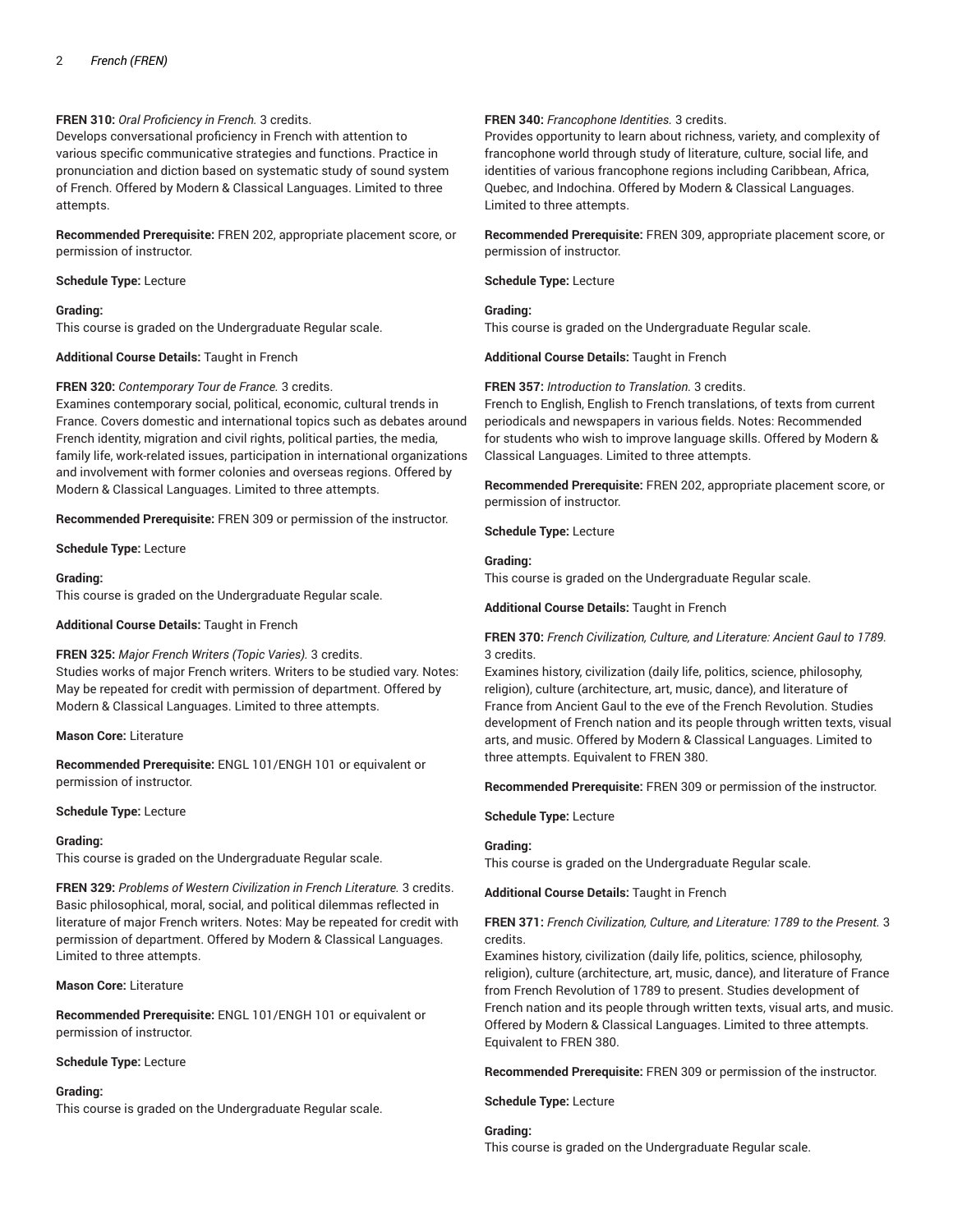## **Additional Course Details:** Taught in French

**FREN 380:** *The Making of Modern France.* 3 credits. Examines history, culture, and literature of France from the Renaissance

to the present. Studies development of French nation and its people through written texts and the arts. Offered by Modern & Classical Languages. Limited to two attempts. Equivalent to FREN 370, FREN 371.

**Recommended Prerequisite:** FREN 309 or permission of the instructor

**Schedule Type:** Lecture

## **Grading:**

This course is graded on the Undergraduate Regular scale.

**Additional Course Details:** Taught in French

**FREN 381:** *Introduction to Literary Analysis.* 3 credits. Structured approach to reading and analysis of French literary texts. Offered by Modern & Classical Languages. Limited to three attempts.

**Schedule Type:** Lecture

**Grading:** This course is graded on the Undergraduate Regular scale.

**Additional Course Details:** Taught in French

**FREN 385:** *Introduction to French Linguistics.* 3 credits.

Introduction to the linguistic analysis of the French language, including its sound system (phonetics, phonology), its rules of word formation (morphology) and sentence structure (syntax), its system of word meaning (semantics), its history and origin (historical linguistics), and its variation as a function of social and regional factors (sociolinguistics). Includes discussion of theoretical issues and cross-linguistic comparisons involving French. Offered by Modern & Classical Languages. Limited to three attempts.

#### **Schedule Type:** Lecture

#### **Grading:**

This course is graded on the Undergraduate Regular scale.

**Additional Course Details:** Taught in French

**FREN 390:** *French for the Professions: Fashion, Food, and Finance.* 3 credits. Introduces the terminology and the culture of business, hospitality, and fashion in the French-speaking world. Offered by Modern & Classical Languages. Limited to three attempts.

**Recommended Prerequisite:** Grade of C or better in FREN 309.

**Schedule Type:** Lecture

#### **Grading:**

This course is graded on the Undergraduate Regular scale.

**Additional Course Details:** Taught in French

## **FREN 391:** *French for the Business World.* 3 credits.

Studies written and oral styles of communication in commercial, governmental and non-governmental settings. Satisfies needs of students preparing for work in multinational business and foreign service. Offered by Modern & Classical Languages. Limited to three attempts.

**Recommended Prerequisite:** 15 hours of FREN or permission of instructor.

**Schedule Type:** Lecture

## **Grading:**

This course is graded on the Undergraduate Regular scale.

**Additional Course Details:** Taught in French

# **400 Level Courses**

**FREN 400:** *Study Abroad in France or Francophone Region.* 1-6 credits. 2 to 4 week programs in France or the Francophone world with language, culture and literature courses, local visits and excursions. Offered by Modern & Classical Languages. May be repeated within the degree for a maximum 6 credits.

**Recommended Prerequisite:** 15 credits of French at the 300 level or permission of instructor.

**Schedule Type:** Independent Study

## **Grading:**

This course is graded on the Undergraduate Regular scale.

**Additional Course Details:** Taught in French

**FREN 415:** *Topics in Medieval French Literature and Culture.* 3 credits. Analyzes a selection of important literary texts (chanson, novel, poetry, short story) and authors in their historical and cultural contexts: geste, feudalism, socio-political and religious (in)stability. Notes: May be repeated for credit when topic is different. Offered by Modern & Classical Languages. May be repeated within the degree for a maximum 6 credits.

**Recommended Prerequisite:** 15 credits of French at the 300 level or permission of instructor.

**Schedule Type:** Lecture

## **Grading:**

This course is graded on the Undergraduate Regular scale.

**Additional Course Details:** Taught in French

**FREN 416:** *Topics in Renaissance French Literature and Culture.* 3 credits. Analyzes a selection of important literary texts (novel, short story, poetry, and theater) and authors in their historical and cultural contexts: humanism, reformation, codification of language and birth of nationstate. Notes: May be repeated for credit when topic is different. Offered by Modern & Classical Languages. May be repeated within the degree for a maximum 6 credits.

**Recommended Prerequisite:** 15 credits of French at the 300 level or permission of instructor.

**Schedule Type:** Lecture

## **Grading:**

This course is graded on the Undergraduate Regular scale.

**Additional Course Details:** Taught in French

**FREN 417:** *Topics in Seventeenth-Century French Literature and Culture.* 3 credits.

Analyzes a selection of important literary texts (novel, short story, poetry, and theater) and authors in their historical and cultural contexts: baroque, classicism, social and philosophical essays, satirical plays. Notes: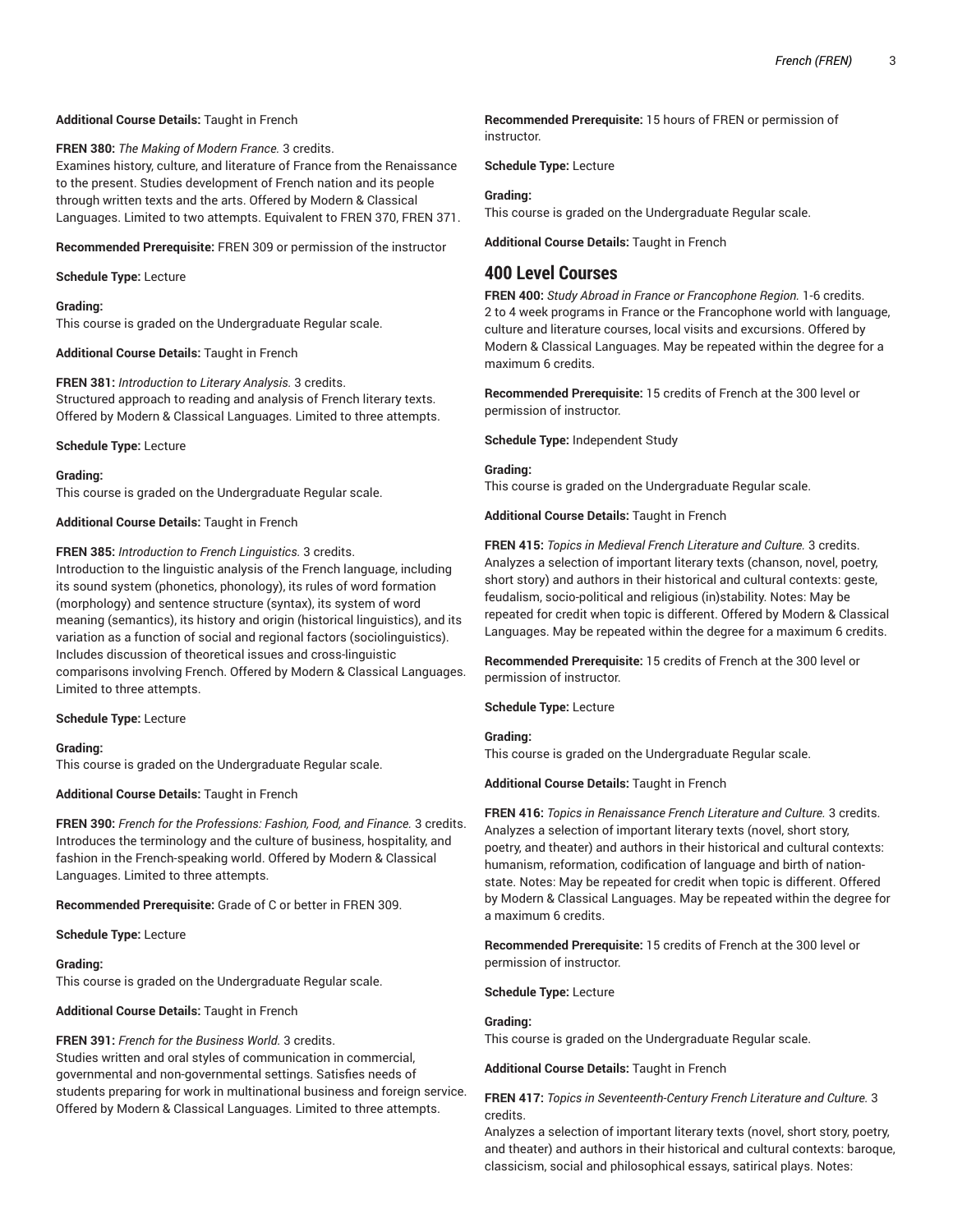May be repeated for credit when topic is different. Offered by Modern & Classical Languages. May be repeated within the degree for a maximum 6 credits.

**Recommended Prerequisite:** 15 credits of French at the 300 level or permission of instructor.

#### **Schedule Type:** Lecture

#### **Grading:**

This course is graded on the Undergraduate Regular scale.

## **Additional Course Details:** Taught in French

## **FREN 418:** *Topics in Eighteenth-Century French Literature and Culture.* 3 credits.

Analyzes a selection of important literary texts (novel, short story, poetry, and theater) and authors in their historical and cultural contexts: enlightenment, social, political and philosophical trends and issues, preromanticism. Notes: May be repeated for credit when topic is different. Offered by Modern & Classical Languages. May be repeated within the degree for a maximum 6 credits.

**Recommended Prerequisite:** 15 credits of French at the 300 level or permission of instructor.

**Schedule Type:** Lecture

#### **Grading:**

This course is graded on the Undergraduate Regular scale.

#### **Additional Course Details:** Taught in French

**FREN 419:** *Topics in Nineteenth-Century French Literature and Culture.* 3 credits.

Analyzes a selection of important literary texts (novel, short story, poetry, and theater) and authors in their historical and cultural contexts: pre-Romanticism; Romanticism; Realism; Symbolism; Naturalism. Notes: May be repeated for credit when topic is different. Offered by Modern & Classical Languages. May be repeated within the degree for a maximum 6 credits.

**Recommended Prerequisite:** 15 credits of French at the 300 level or permission of instructor.

#### **Schedule Type:** Lecture

#### **Grading:**

This course is graded on the Undergraduate Regular scale.

#### **Additional Course Details:** Taught in French

## **FREN 420:** *Topics in Twentieth and Twenty-First-Century French Literature and Culture.* 3 credits.

Analyzes a selection of important literary texts (novel, short story, poetry, and theater) and authors in their historical and cultural contexts: surrealists, existentialists, new novelists, feminists, etc. Notes: May be repeated for credit when topic is different. Offered by Modern & Classical Languages. May be repeated within the degree for a maximum 6 credits.

**Recommended Prerequisite:** 15 credits of French at 300 level or permission of instructor.

**Schedule Type:** Lecture

**Grading:**

This course is graded on the Undergraduate Regular scale.

**Additional Course Details:** Taught in French

**FREN 450:** *Special Topics Related to French Literature and Culture.* 3 credits. Analyzes selected texts, authors, movements, and issues within a comparative historical and cultural context over two or more centuries or with an interdisciplinary approach. Notes: May be repeated for credit when topic is different. Offered by Modern & Classical Languages. May be repeated within the degree for a maximum 6 credits.

**Recommended Prerequisite:** 15 credits of French at the 300 level or permission of instructor.

**Schedule Type:** Lecture

## **Grading:**

This course is graded on the Undergraduate Regular scale.

**Additional Course Details:** Taught in French

## **FREN 451:** *Topics in Sub-Saharan Francophone Literature and Culture.* 3 credits.

Analyzes a selection of literary texts (novel, short story, poetry, and/or theater) and authors in their historical and cultural contexts: Negritude, (post)colonialism, new African voices within and beyond the continent. Notes: May be repeated when topic is different. Offered by Modern & Classical Languages. May be repeated within the degree for a maximum 6 credits.

#### **Specialized Designation:** Non-Western Culture

**Recommended Prerequisite:** 15 credits of French at the 300 level or permission of instructor.

#### **Schedule Type:** Lecture

#### **Grading:**

This course is graded on the Undergraduate Regular scale.

**Additional Course Details:** Taught in French

## **FREN 453:** *Topics in North African Francophone Literature and Culture.* 3 credits.

Analyzes a selection of literary texts (novel, short story, poetry, and/or theater) and authors in their historical and cultural contexts with a focus on the construction of identity: Maghreb in pre and (post)colonial era, recent ideological trends in writing. Notes: May be repeated for credit with permission of instructor. Offered by Modern & Classical Languages. May be repeated within the degree for a maximum 6 credits.

**Recommended Prerequisite:** 15 credits of French at the 300 level or permission of instructor.

**Schedule Type:** Lecture

#### **Grading:**

This course is graded on the Undergraduate Regular scale.

**Additional Course Details:** Taught in French

**FREN 454:** *Topics in Caribbean Francophone Literature and Culture.* 3 credits.

Analyzes a selection of important literary texts (novel, short story, poetry, and/or theater) and authors in their historical and cultural contexts: the construction of identity through and beyond Negritude,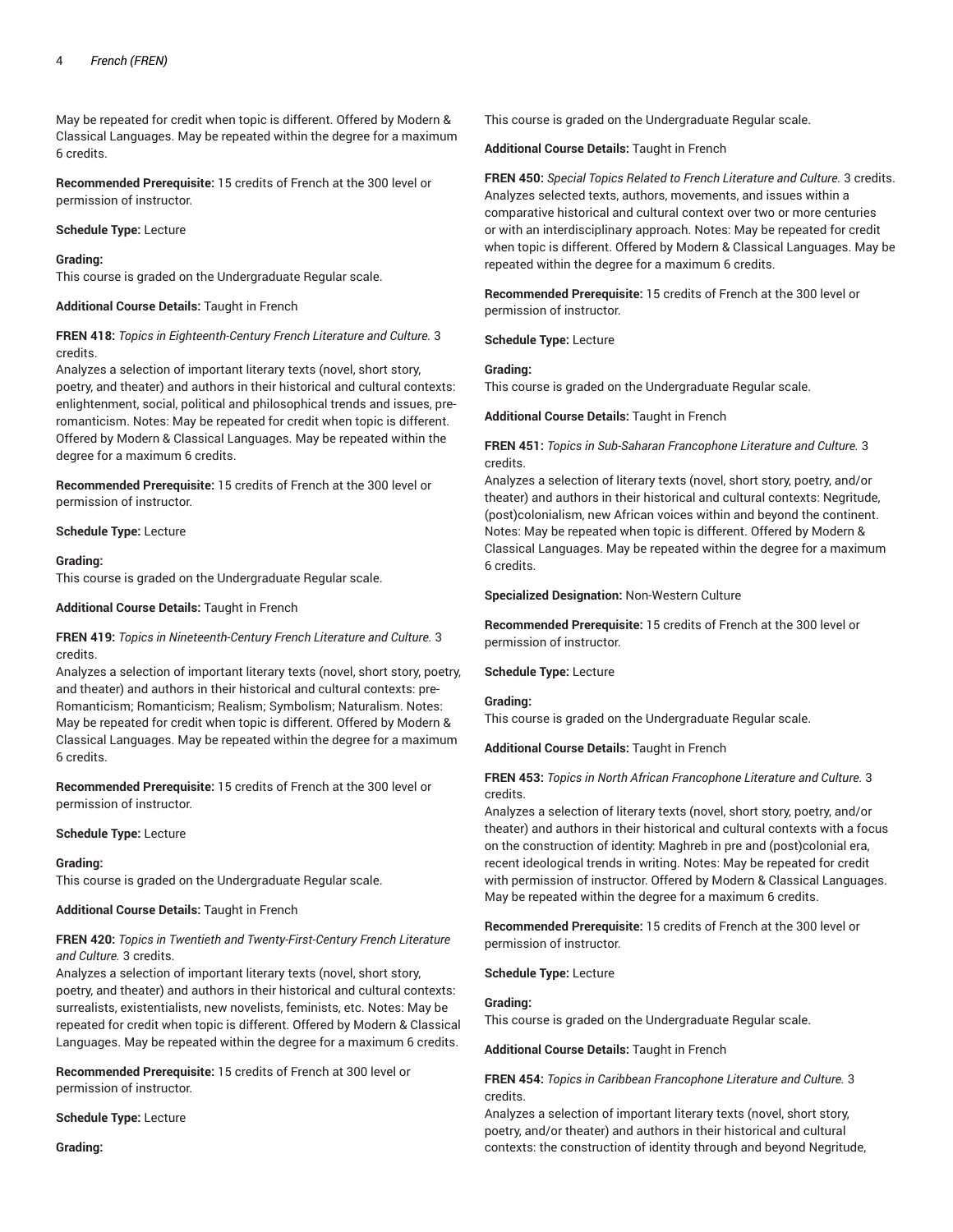Antillanit�Creolite, and migration. Offered by Modern & Classical Languages. May be repeated within the degree for a maximum 6 credits.

**Specialized Designation:** Non-Western Culture

**Recommended Prerequisite:** 15 credits of French at the 300 level or permission of instructor.

## **Schedule Type:** Lecture

## **Grading:**

This course is graded on the Undergraduate Regular scale.

## **Additional Course Details:** Taught in French

## **FREN 455:** *Special Topics related to Francophone Literature and Culture.* 3 credits.

Analyzes a selection of important literary texts (novel, short story, poetry, and/or theater) and authors in their historical and cultural contexts: gender studies, migration and identity-building, ethno-social tensions, political strife, religious conflicts throughout the francophone world. Offered by Modern & Classical Languages. May be repeated within the degree for a maximum 6 credits.

## **Schedule Type:** Lecture

## **Grading:**

This course is graded on the Undergraduate Regular scale.

## **Additional Course Details:** Taught in French

## **FREN 457:** *Topics in Quebec and French-Canadian Literature and Culture.* 3 credits.

Analyzes representative literary texts (novel, short story, poetry, and/or theater) and authors in their historical and cultural contexts. Emphasizes contemporary works. Notes: May be repeated for credit when topic is different. Offered by Modern & Classical Languages. May be repeated within the degree for a maximum 6 credits.

**Recommended Prerequisite:** 15 credits of French at the 300 level or permission of instructor.

#### **Schedule Type:** Lecture

#### **Grading:**

This course is graded on the Undergraduate Regular scale.

#### **Additional Course Details:** Taught in French

## **FREN 460:** *Advanced Oral and Written Expression.* 3 credits.

Intensive course designed to help students obtain fluency in oral and written French. Develops conversational skills and mastery of vocabulary through class discussions, oral and written reports, debates and presentations on current topics and events linked to the French and Francophone world. Offered by Modern & Classical Languages. Limited to three attempts.

**Recommended Prerequisite:** 15 credits of French, or permission of instructor.

#### **Schedule Type:** Lecture

#### **Grading:**

This course is graded on the Undergraduate Regular scale.

**Additional Course Details:** Taught in French

## **FREN 462:** *Stylistics.* 3 credits.

Describes and analyzes the variability of forms and styles and the more complex aspects of the French language. Develops writing skills through readings, discussions, and compositions. Offered by Modern & Classical Languages. Limited to three attempts.

**Recommended Prerequisite:** 15 credits of French at the 300 level or permission of instructor.

#### **Schedule Type:** Lecture

#### **Grading:**

This course is graded on the Undergraduate Regular scale.

**Additional Course Details:** Taught in French

## **FREN 463:** *History of the French Language.* 3 credits.

Diachronic study of the French language from the 9th to the 20th century, with a focus on morphology, syntax and lexicon changes. Close study of various texts (prose, poetry, political writing, theater and short stories.) in the light of their socio-historical contexts. Offered by Modern & Classical Languages. Limited to three attempts.

**Recommended Prerequisite:** 15 credits of French at the 300 level or permission of instructor.

**Schedule Type:** Lecture

#### **Grading:**

This course is graded on the Undergraduate Regular scale.

**Additional Course Details:** Taught in French

#### **FREN 464:** *Advanced Translation.* 3 credits.

Analyzes theories and methods of translation, with a focus on translation practice (French to English and English to French) of a varied selection of texts (periodicals, short stories, novel excerpts, newspaper articles, etc.). Notes: May be repeated for credit when topic is different. Offered by Modern & Classical Languages. May be repeated within the degree for a maximum 6 credits.

**Recommended Prerequisite:** 15 credits of French at the 300 level or permission of the instructor.

**Schedule Type:** Lecture

## **Grading:**

This course is graded on the Undergraduate Regular scale.

**Additional Course Details:** Taught in French

**FREN 465:** *Special Topics related to the French language.* 3 credits. Content varies: diachronic or synchronic study of the French language or one of its aspects; sociolinguistics; language teaching methodology; etc. Notes: May be repeated for credit when topic is different. Offered by Modern & Classical Languages. May be repeated within the degree for a maximum 6 credits.

**Recommended Prerequisite:** 15 credits of French at the 300 level or permission of instructor.

**Schedule Type:** Lecture

## **Grading:**

This course is graded on the Undergraduate Regular scale.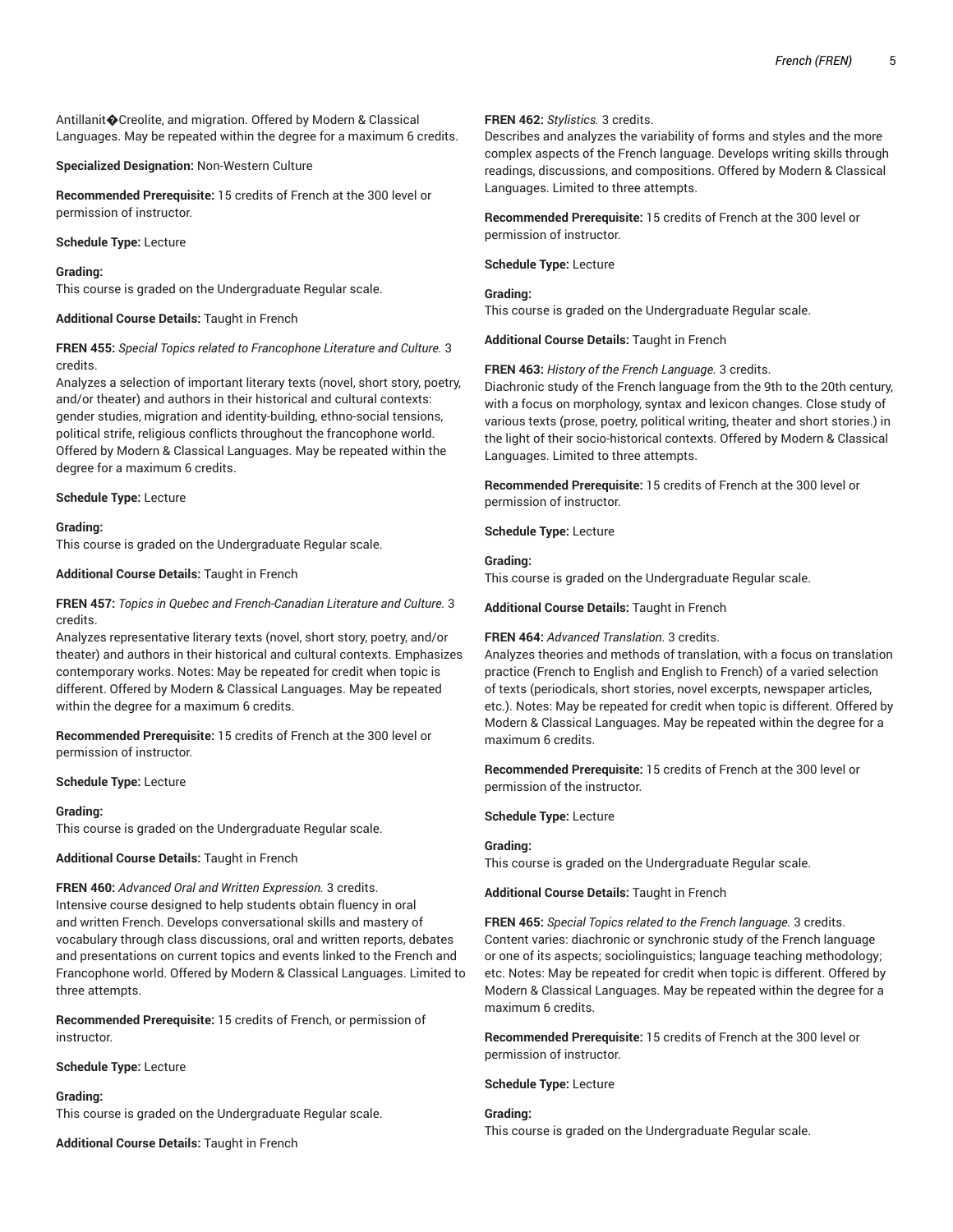## **Additional Course Details:** Taught in French

## **FREN 467:** *Special Topics related to French and Francophone Literature and Culture.* 3 credits.

Analyzes selected texts, authors, movements, and issues within comparative historical and cultural contexts as related to France and to various francophone regions of the world or with an interdisciplinary approach. Notes: May be repeated for credit when topic is different. Offered by Modern & Classical Languages. May be repeated within the degree for a maximum 6 credits.

**Recommended Prerequisite:** 15 credits of French at the 300 level or permission of instructor.

#### **Schedule Type:** Lecture

## **Grading:**

This course is graded on the Undergraduate Regular scale.

**Additional Course Details:** Taught in French

## **FREN 470:** *French and Francophone Cinema.* 3 credits.

Analyzes topics such as the early days of French cinema, la nouvelle vague, women film directors, Quebecois, African and Caribbean films, selected by type, period or director. Notes: May be repeated with permission of department or film studies advisor. Offered by Modern & Classical Languages. May be repeated within the degree for a maximum 6 credits.

**Recommended Prerequisite:** 15 credits of French at the 300 level or permission of instructor.

#### **Schedule Type:** Lecture

#### **Grading:**

This course is graded on the Undergraduate Regular scale.

#### **Additional Course Details:** Taught in French

## **FREN 475:** *Grammatical Analysis.* 3 credits.

Study of characteristic features of contemporary French. Examines spoken and written French, including syntactic analysis, distributional analysis, and generative-transformational grammar. Emphasis on problem areas for American learner. Offered by Modern & Classical Languages. Limited to three attempts.

**Recommended Prerequisite:** 15 credits of French at the 300 level or permission of instructor.

**Schedule Type:** Lecture

#### **Grading:**

This course is graded on the Undergraduate Regular scale.

**Additional Course Details:** Taught in French

#### **FREN 490:** *Independent Study.* 1-3 credits.

Research and analysis of selected problem in literature or linguistics in consultation with department member. Notes: Only 6 credits of independent study may be applied to fulfilling requirements in concentration. Offered by Modern & Classical Languages. Limited to three attempts.

#### **Schedule Type:** Independent Study

**Grading:**

This course is graded on the Undergraduate Regular scale.

#### **Additional Course Details:** Taught in French

## **FREN 491:** *Independent Study.* 1-3 credits.

Research and analysis of selected problem in literature or linguistics in consultation with department member. Notes: Only 6 credits of independent study may be applied to fulfilling requirements in concentration. Offered by Modern & Classical Languages. Limited to three attempts.

#### **Schedule Type:** Independent Study

#### **Grading:**

This course is graded on the Undergraduate Regular scale.

#### **Additional Course Details:** Taught in French

## **FREN 497:** *Senior Honors Tutorial.* 3 credits.

Students who meet these requirements admitted to candidacy after submitting letter of application to departmental Honors Committee in second half of junior year. Also requires faculty recommendation and interview by Honors Committee. First semester involves weekly meetings with faculty member to discuss readings from comprehensive list prepared by French faculty. Second semester requires independent research and completion of honors essay under supervision of French faculty member. Offered by Modern & Classical Languages. Limited to three attempts.

**Schedule Type:** Independent Study

#### **Grading:**

This course is graded on the Undergraduate Regular scale.

#### **Additional Course Details:** Taught in French

## **FREN 498:** *Senior Honors Tutorial.* 3 credits.

Students who meet these requirements admitted to candidacy after submitting letter of application to departmental Honors Committee in second half of junior year. Also requires faculty recommendation and interview by Honors Committee. First semester involves weekly meetings with faculty member to discuss readings from comprehensive list prepared by French faculty. Second semester requires independent research and completion of honors essay under supervision of French faculty member. Offered by Modern & Classical Languages. Limited to three attempts.

**Schedule Type:** Independent Study

#### **Grading:**

This course is graded on the Undergraduate Regular scale.

**Additional Course Details:** Taught in French

## **500 Level Courses**

**FREN 500:** *Study Abroad in France or Francophone Region.* 1-6 credits. 2 to 4-week programs in France or the Francophone world with language, culture and literature courses, local visits and excursions. Advanced critical research and writing required. Offered by Modern & Classical Languages. May be repeated within the degree for a maximum 6 credits.

#### **Registration Restrictions:**

Enrollment limited to students with a class of Advanced to Candidacy, Graduate, Non-Degree or Senior Plus.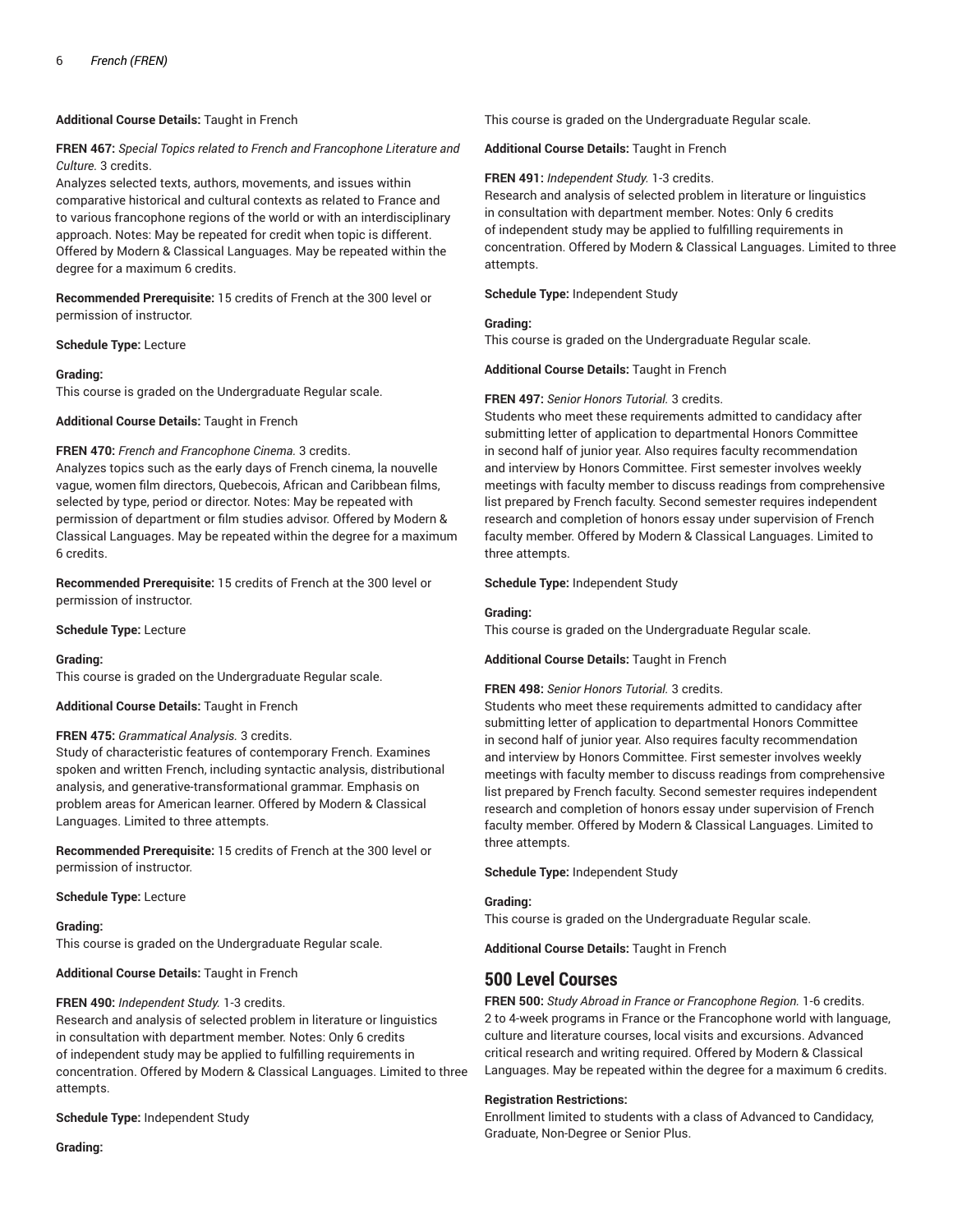Enrollment is limited to Graduate, Non-Degree or Undergraduate level students.

Students in a Non-Degree Undergraduate degree may **not** enroll.

#### **Schedule Type:** Research

#### **Grading:**

This course is graded on the Graduate Regular scale.

**FREN 515:** *Topics in Medieval French Literature and Culture.* 3 credits. Analyzes a selection of important literary texts (chanson, novel, poetry, short story) and authors in their historical and cultural contexts: geste, feudalism, socio-political and religious (in)stability. Advanced critical research and writing required. Notes: Coursework in French. May be repeated when topic is different. Offered by Modern & Classical Languages. May be repeated within the degree for a maximum 6 credits.

#### **Registration Restrictions:**

Enrollment limited to students with a class of Advanced to Candidacy, Graduate, Non-Degree or Senior Plus.

Enrollment is limited to Graduate, Non-Degree or Undergraduate level students.

Students in a Non-Degree Undergraduate degree may **not** enroll.

**Schedule Type:** Lecture

#### **Grading:**

This course is graded on the Graduate Regular scale.

#### **Additional Course Details:** Taught in French

**FREN 516:** *Topics in Renaissance French Literature and Culture.* 3 credits. Analyzes a selection of important literary texts (novel, short story, poetry, and theater) and authors in their historical and cultural contexts: humanism, reformation, and codification of language and birth of nationstate. Advanced critical research and writing required. Notes: May be repeated for credit when topic is different. Offered by Modern & Classical Languages. May be repeated within the term for a maximum 6 credits.

#### **Registration Restrictions:**

Enrollment limited to students with a class of Advanced to Candidacy, Graduate, Non-Degree or Senior Plus.

Enrollment is limited to Graduate, Non-Degree or Undergraduate level students.

Students in a Non-Degree Undergraduate degree may **not** enroll.

#### **Schedule Type:** Lecture

#### **Grading:**

This course is graded on the Graduate Regular scale.

**FREN 517:** *Topics in Seventeenth-Century French Literature and Culture.* 3 credits.

Analyzes a selection of important literary texts (novel, short story, poetry, and/or theater) and authors in their historical and cultural contexts: enlightenment, social, political and philosophical trends and issues, preromanticism. Advanced critical research and writing required. Notes: Content varies. May be repeated for credit. Coursework in French. Offered by Modern & Classical Languages. May be repeated within the degree for a maximum 6 credits.

### **Registration Restrictions:**

Enrollment limited to students with a class of Advanced to Candidacy, Graduate, Non-Degree or Senior Plus.

Enrollment is limited to Graduate, Non-Degree or Undergraduate level students.

Students in a Non-Degree Undergraduate degree may **not** enroll.

#### **Schedule Type:** Lecture

## **Grading:**

This course is graded on the Graduate Regular scale.

**Additional Course Details:** Taught in French

**FREN 518:** *Topics in Eighteenth-Century French Literature and Culture.* 3 credits.

Analyzes a selection of important literary texts (novel, short story, poetry, and/or theater) and authors in their historical and cultural contexts: enlightenment, social, political and philosophical trends and issues, preromanticism. Advanced critical research and writing required. Notes: Content varies. Coursework in French. Offered by Modern & Classical Languages. May be repeated within the degree for a maximum 6 credits.

#### **Registration Restrictions:**

Enrollment limited to students with a class of Advanced to Candidacy, Graduate, Non-Degree or Senior Plus.

Enrollment is limited to Graduate, Non-Degree or Undergraduate level students.

Students in a Non-Degree Undergraduate degree may **not** enroll.

**Schedule Type:** Lecture

#### **Grading:**

This course is graded on the Graduate Regular scale.

**Additional Course Details:** Taught in French

#### **FREN 519:** *Topics in Nineteenth-Century French Literature and Culture.* 3 credits.

Analyzes a selection of important literary texts (novel, short story, poetry, and/or theater) and authors in their historical and cultural contexts: pre-Romanticism; Romanticism; Realism; Symbolism; Naturalism. Advanced critical research and writing required. Notes: Content varies. Coursework in French. Offered by Modern & Classical Languages. May be repeated within the degree for a maximum 6 credits.

#### **Registration Restrictions:**

Enrollment limited to students with a class of Advanced to Candidacy, Graduate, Non-Degree or Senior Plus.

Enrollment is limited to Graduate, Non-Degree or Undergraduate level students.

Students in a Non-Degree Undergraduate degree may **not** enroll.

#### **Schedule Type:** Lecture

#### **Grading:**

This course is graded on the Graduate Regular scale.

**Additional Course Details:** Taught in French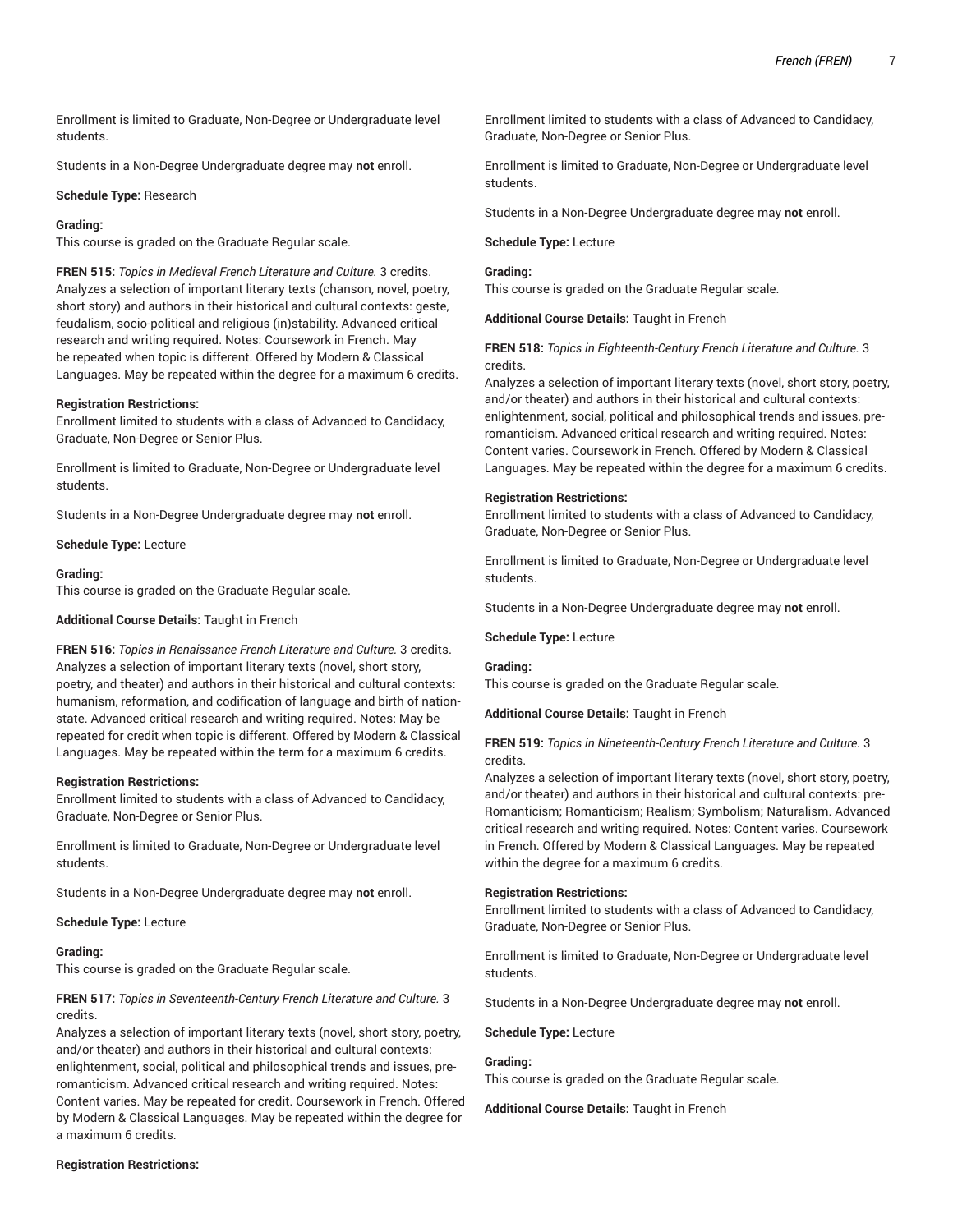## **FREN 520:** *Topics in Twentieth and Twenty-First-Century French Literature and Culture.* 3 credits.

Analyzes a selection of important literary texts (novel, short story, poetry, and/or theater) and authors in their historical and cultural contexts: surrealists, existentialists, new novelists, feminists, etc. Advanced critical research and writing required. Notes: May be repeated for credit when topic is different. Offered by Modern & Classical Languages. May be repeated within the degree for a maximum 6 credits.

## **Registration Restrictions:**

Enrollment limited to students with a class of Advanced to Candidacy, Graduate, Non-Degree or Senior Plus.

Enrollment is limited to Graduate, Non-Degree or Undergraduate level students.

Students in a Non-Degree Undergraduate degree may **not** enroll.

## **Schedule Type:** Lecture

## **Grading:**

This course is graded on the Graduate Regular scale.

## **FREN 550:** *Special Topics.* 3 credits.

Specialized topics relating to French culture and literature. Notes: Content varies. May be repeated for credit. Coursework in French. Offered by Modern & Classical Languages. May be repeated within the term.

## **Registration Restrictions:**

Enrollment limited to students with a class of Advanced to Candidacy, Graduate, Non-Degree or Senior Plus.

Enrollment is limited to Graduate, Non-Degree or Undergraduate level students.

Students in a Non-Degree Undergraduate degree may **not** enroll.

**Schedule Type:** Lecture

#### **Grading:**

This course is graded on the Graduate Regular scale.

#### **Additional Course Details:** Taught in French

## **FREN 551:** *Topics in Francophone Sub-Saharan Literature and Culture.* 3 credits.

Analyzes a selection of important literary texts (novel, short story, poetry, and/or theater) and authors in their historical and cultural contexts: Negritude, (post)colonialism, new African voices within and beyond the continent. Advanced critical research and writing required. Notes: May be repeated for credit when topic is different. Offered by Modern & Classical Languages. May be repeated within the degree for a maximum 6 credits.

## **Registration Restrictions:**

Enrollment limited to students with a class of Advanced to Candidacy, Graduate, Non-Degree or Senior Plus.

Enrollment is limited to Graduate, Non-Degree or Undergraduate level students.

Students in a Non-Degree Undergraduate degree may **not** enroll.

#### **Schedule Type:** Lecture

## **Grading:**

This course is graded on the Graduate Regular scale.

## **FREN 553:** *Topics in North African Francophone Literature and Culture.* 3 credits.

Analyzes a selection of literary texts (novel, short story, poetry, and/ or theater) and authors in their historical and cultural contexts with a focus on the construction of identity: Maghreb in pre and (post)colonial era, recent ideological trends in writing. Advanced critical research and writing required. Notes: May be repeated for credit when topic is different. Offered by Modern & Classical Languages. May be repeated within the degree for a maximum 6 credits.

## **Registration Restrictions:**

Enrollment limited to students with a class of Advanced to Candidacy, Graduate, Non-Degree or Senior Plus.

Enrollment is limited to Graduate, Non-Degree or Undergraduate level students.

Students in a Non-Degree Undergraduate degree may **not** enroll.

## **Schedule Type:** Lecture

## **Grading:**

This course is graded on the Graduate Regular scale.

## **FREN 554:** *Topics in Francophone Caribbean Literature and Culture.* 3 credits.

Analyzes a selection of important literary texts (novel, short story, poetry, and/or theater) and authors in their historical and cultural contexts: the construction of identity through and beyond Negritude, Antillanite, Creolite, and migration. Advanced critical research and writing required. Notes: May be repeated for credit when topic is different. Offered by Modern & Classical Languages. May be repeated within the degree for a maximum 6 credits.

## **Registration Restrictions:**

Enrollment limited to students with a class of Advanced to Candidacy, Graduate, Non-Degree or Senior Plus.

Enrollment is limited to Graduate, Non-Degree or Undergraduate level students.

Students in a Non-Degree Undergraduate degree may **not** enroll.

#### **Schedule Type:** Lecture

#### **Grading:**

This course is graded on the Graduate Regular scale.

**FREN 555:** *Special Topics related to Francophone Literature and Culture.* 3 credits.

Analyzes a selection of important literary texts (novel, short story, poetry, and/or theater) and authors in their historical and cultural contexts: gender studies, migration and identity-building, ethno-social tensions, political strife, religious conflicts throughout the francophone world . Advanced critical research and writing required. Notes: May be repeated for credit when topic is different. Offered by Modern & Classical Languages. May be repeated within the degree for a maximum 6 credits.

#### **Registration Restrictions:**

Enrollment limited to students with a class of Advanced to Candidacy, Graduate, Non-Degree or Senior Plus.

Enrollment is limited to Graduate, Non-Degree or Undergraduate level students.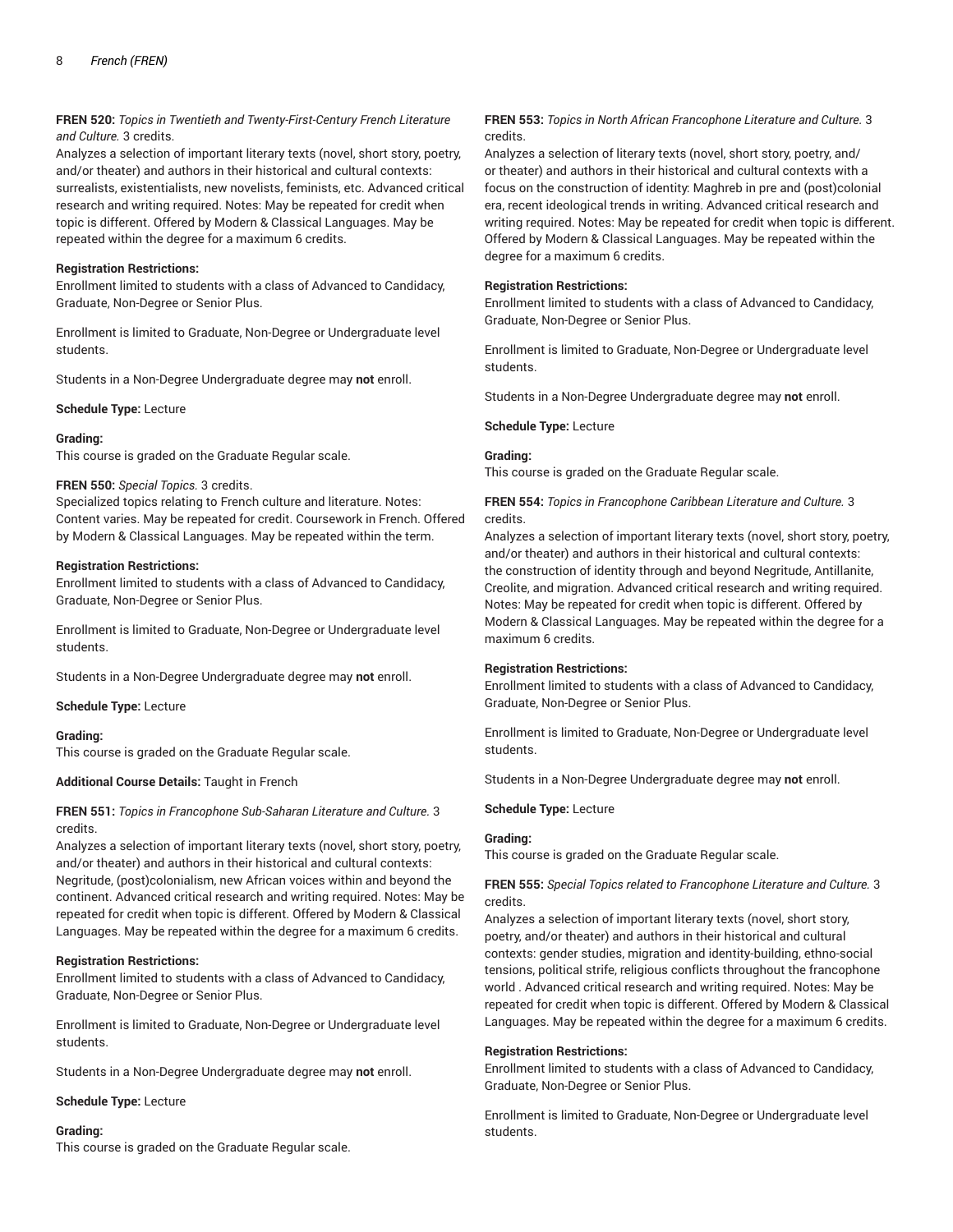Students in a Non-Degree Undergraduate degree may **not** enroll.

#### **Schedule Type:** Lecture

#### **Grading:**

This course is graded on the Graduate Regular scale.

**FREN 557:** *Topics in Quebec and French-Canadian Literature and Culture.* 3 credits.

Analyzes representative literary texts (novel, short story, poetry, and/or theater) and authors in their historical and cultural contexts. Emphasizes contemporary works. Advanced critical research and writing required. Notes: May be repeated for credit when topic is different. Offered by Modern & Classical Languages. May be repeated within the degree for a maximum 6 credits.

## **Registration Restrictions:**

Enrollment limited to students with a class of Advanced to Candidacy, Graduate, Non-Degree or Senior Plus.

Enrollment is limited to Graduate, Non-Degree or Undergraduate level students.

Students in a Non-Degree Undergraduate degree may **not** enroll.

**Schedule Type:** Lecture

#### **Grading:**

This course is graded on the Graduate Regular scale.

#### **FREN 561:** *Linguistic Structure of Modern French.* 3 credits.

Analyzes phonology, morphology, and syntax of modern standard French, through a close study of selected texts (newspaper articles, short stories, novel excerpts, informal correspondence). Advanced critical research and writing required. Offered by Modern & Classical Languages. May not be repeated for credit.

#### **Registration Restrictions:**

Enrollment limited to students with a class of Advanced to Candidacy, Graduate, Non-Degree or Senior Plus.

Enrollment is limited to Graduate, Non-Degree or Undergraduate level students.

Students in a Non-Degree Undergraduate degree may **not** enroll.

**Schedule Type:** Lecture

#### **Grading:**

This course is graded on the Graduate Regular scale.

#### **FREN 562:** *Stylistics.* 3 credits.

Describes and analyzes the variability of forms and styles and the more complex aspects of the French language. Develops writing skills through readings, discussions, and compositions. Advanced critical research and writing. Offered by Modern & Classical Languages. May not be repeated for credit.

#### **Registration Restrictions:**

Enrollment limited to students with a class of Advanced to Candidacy, Graduate, Non-Degree or Senior Plus.

Enrollment is limited to Graduate, Non-Degree or Undergraduate level students.

Students in a Non-Degree Undergraduate degree may **not** enroll.

## **Schedule Type:** Lecture

#### **Grading:**

This course is graded on the Graduate Regular scale.

#### **FREN 563:** *History of the French Language.* 3 credits.

Analyzes a selection of literary texts (novel, short story, poetry, and/ or theater) and authors in their historical and cultural contexts with a focus on the construction of identity: Maghreb in pre and (post)colonial era, recent ideological trends in writing. Advanced critical research and writing required. Offered by Modern & Classical Languages. May not be repeated for credit.

#### **Registration Restrictions:**

Enrollment limited to students with a class of Advanced to Candidacy, Graduate, Non-Degree or Senior Plus.

Enrollment is limited to Graduate, Non-Degree or Undergraduate level students.

Students in a Non-Degree Undergraduate degree may **not** enroll.

#### **Schedule Type:** Lecture

#### **Grading:**

This course is graded on the Graduate Regular scale.

#### **FREN 564:** *Advanced Translation.* 3 credits.

Analyzes theories and methods of translation, with a focus on translation practice (French to English and English to French) of a varied selection of texts (periodicals, short stories, novel excerpts, newspaper articles, etc.) Advanced critical research and writing required. Notes: Translations from French to English and English to French. Offered by Modern & Classical Languages. May not be repeated for credit.

#### **Registration Restrictions:**

Enrollment limited to students with a class of Advanced to Candidacy, Graduate, Non-Degree or Senior Plus.

Enrollment is limited to Graduate, Non-Degree or Undergraduate level students.

Students in a Non-Degree Undergraduate degree may **not** enroll.

**Schedule Type:** Lecture

## **Grading:**

This course is graded on the Graduate Regular scale.

**FREN 565:** *Special Topics Related to the French Language.* 3 credits. Content varies: diachronic or synchronic study of the French language or one of its aspects; sociolinguistics; language teaching methodology; etc. Advanced critical research and writing required. Notes: May be repeated for credit when topic is different. Offered by Modern & Classical Languages. May be repeated within the term for a maximum 6 credits.

#### **Registration Restrictions:**

Enrollment limited to students with a class of Advanced to Candidacy, Graduate, Non-Degree or Senior Plus.

Enrollment is limited to Graduate, Non-Degree or Undergraduate level students.

Students in a Non-Degree Undergraduate degree may **not** enroll.

**Schedule Type:** Lecture